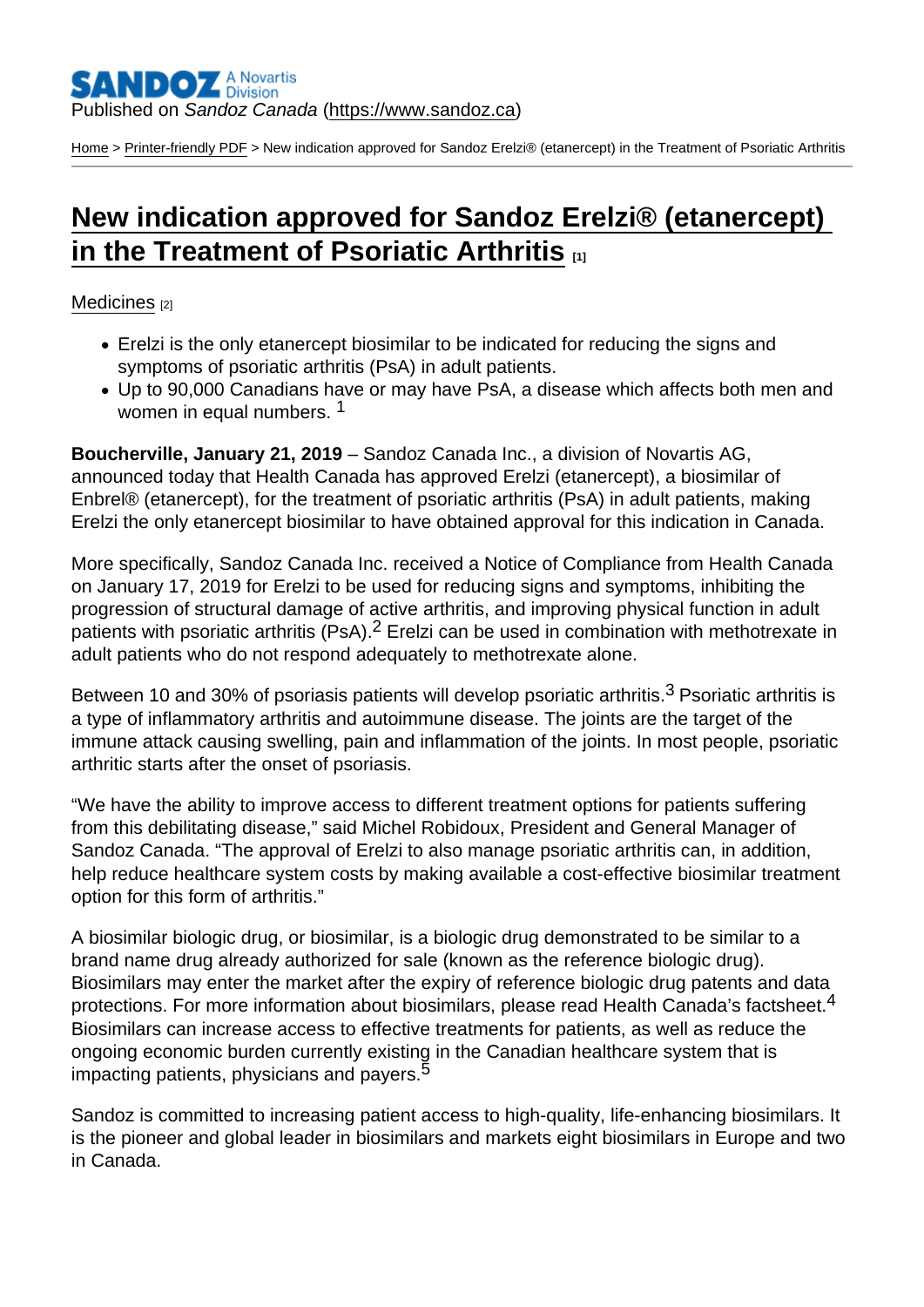## **About Erelzi**

Erelzi is the Sandoz biosimilar of the reference medicine Enbrel®. Erelzi has been studied in a global development program, which included a comprehensive comparison of Erelzi and Enbrel® at the analytical, preclinical, and clinical levels. The program included preclinical studies, pharmacokinetic (PK) studies, and the Phase III confirmatory safety and efficacy EGALITY study between Erelzi and Enbrel ®.

Erelzi was initially approved by Health Canada in April 2017 for: treatment of moderately to severely active rheumatoid arthritis (RA) in adults, reducing signs and symptoms of moderately to severely active polyarticular juvenile idiopathic arthritis (JIA) in patients aged 4 to 17 years and reducing signs and symptoms of active ankylosing spondylitis (AS).<sup>6</sup>

Erelzi is available in a pre-filled syringe (PFS) and a pre-filled pen (PFP); the SensoReady® Pen) - which is a device designed for patients with limited dexterity. Erelzi is available in 25 mg and 50 mg PFS, being the only etanercept available in a 25 mg PFS, and available in 50 mg PFP - SensoReady® Pen.

#### **Disclaimer**

The foregoing release contains forward-looking statements that can be identified by words such as "potential," "can," "soon," "committed," or similar terms, or by express or implied discussions regarding potential additional marketing approvals or labeling for Erelzi, or any of the other potential products in the Sandoz biosimilar pipeline, or regarding potential future revenues from Erelzi, the other marketed products in the Sandoz biosimilar portfolio, and the potential products in the Sandoz biosimilar pipeline. You should not place undue reliance on these statements. Such forward-looking statements are based on the current beliefs and expectations of management regarding future events, and are subject to significant known and unknown risks and uncertainties. Should one or more of these risks or uncertainties materialize, or should underlying assumptions prove incorrect, actual results may vary materially from those set forth in the forward-looking statements. There can be no guarantee that Erelzi or any of the other marketed products in the Sandoz biosimilar portfolio will be submitted or approved for sale in any additional markets, or at any particular time. Neither can there be any guarantee that any of the potential products in the Sandoz biosimilar pipeline will be submitted or approved for sale in any market, or at any particular time. Nor can there be any guarantee that Erelzi if approved, any of the potential products in the Sandoz biosimilar pipeline will be approved for any or all of the indications in the respective reference product's label. Neither can there be any guarantee that Erelzi, the other marketed products in the Sandoz biosimilar portfolio, or the potential products in the Sandoz biosimilar pipeline will be commercially successful in the future. In particular, management's expectations regarding Erelzi and such other biosimilar candidates and marketed products could be affected by, among other things, regulatory actions or delays or government regulation generally; the uncertainties inherent in research and development, including clinical trial results and additional analysis of existing clinical data; competition in general, including potential approval of additional versions of Erelzi; global trends toward health care cost containment, including government, payor and general public pricing and reimbursement pressures; litigation outcomes, including intellectual property disputes or other legal efforts to prevent or limit Sandoz from selling its biosimilar products; the particular prescribing preferences of physicians and patients; general economic and industry conditions; safety, quality or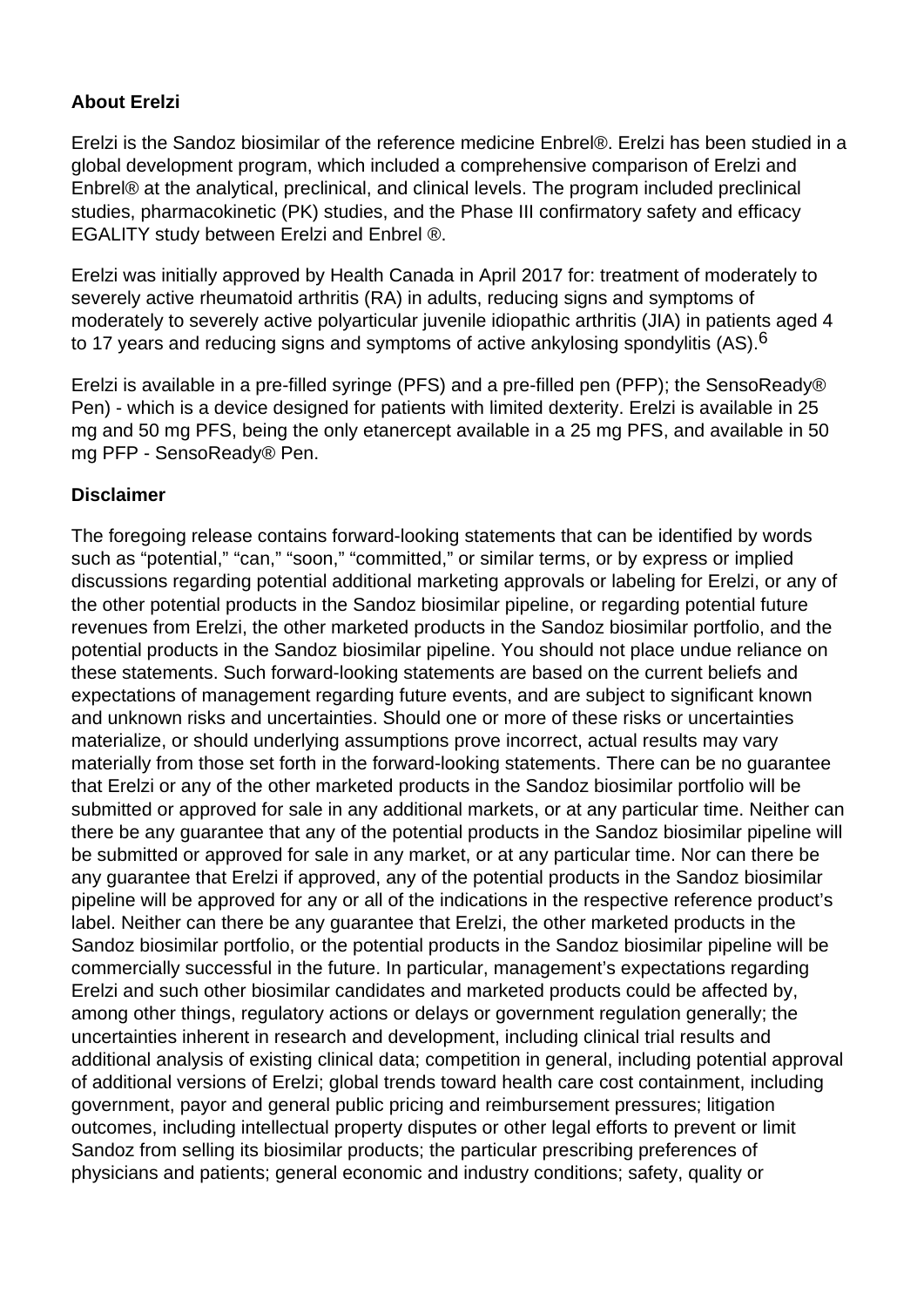manufacturing issues, and other risks and factors referred to in Novartis AG's current Form 20- F on file with the US Securities and Exchange Commission. Novartis is providing the information in this press release as of this date and does not undertake any obligation to update any forward-looking statements contained in this press release as a result of new information, future events or otherwise.

### About Sandoz Canada

Sandoz Canada is part of Sandoz International GmbH, a global leader in generic pharmaceuticals and biosimilars and a subsidiary of Swiss multinational Novartis AG. A leader in its field, Sandoz Canada develops, markets and distributes a broad line of generic, biosimilar, consumer and specialty products.

#### [www.sandoz.ca](https://www.sandoz.ca) [3]

Follow us on LinkedIn: <https://www.linkedin.com/company/sandoz-canada/> [4]

®: "Erelzi" is a registered trademark owned or used under license by Sandoz Canada Inc

For interview opportunities, please contact Isabelle Troïtzky (see contact information below).

For further information:

Isabelle Troïtzky Sandoz Canada Inc. +1 450 641 4903 ext. 2725 [isabelle.troitzky@sandoz.com](mailto:isabelle.troitzky@sandoz.com) [5]

#### References

- 1. The Arthritis Society: [https://arthritis.ca/getmedia/5ec4341d-fe11-49d5-ad05](https://arthritis.ca/getmedia/5ec4341d-fe11-49d5-ad05-c79928fb10fa/what-is-psoriatic-arthritis-infographic.pdf) [c79928fb10fa/what-...](https://arthritis.ca/getmedia/5ec4341d-fe11-49d5-ad05-c79928fb10fa/what-is-psoriatic-arthritis-infographic.pdf) [6]. Accessed on January 9, 2019.
- 2. Erelzi® (etanercept) is not indicated for the treatment of plaque psoriasis at this time.
- 3. The Arthritis Society:<https://www.arthritis.ca/about-arthritis/arthritis-types-> [7](az)/types/psoriatic-arthritis. Accessed on January 9, 2019.
- 4. Fact Sheet: Biosimilars: Government of Canada: [https://www.canada.ca/en/health](https://www.canada.ca/en/health-canada/services/drugs-health-products/biologics-radiopharmaceuticals-genetic-therapies/applications-submissions/guidance-documents/fact-sheet-biosimilars.html)[canada/services/drugs-health-products/bi...](https://www.canada.ca/en/health-canada/services/drugs-health-products/biologics-radiopharmaceuticals-genetic-therapies/applications-submissions/guidance-documents/fact-sheet-biosimilars.html) [8]. Accessed on January 9, 2019.
- 5. Potential Savings from Biosimilars in Canada: Government of Canada: <http://www.pmprb-cepmb.gc.ca/view.asp?ccid=1304> [9]. Accessed on January 9, 2019.
- 6. Sandoz Canada: <https://www.sandoz.ca/en/our-work/biopharmaceuticals/erelzi> [10]. Accessed on January 9, 2019.

Source URL: https://www.sandoz.ca/en/stories/medicines/new-indication-approved-sandoz-erelzietanercept-treatment-psoriatic-arthritis

Links

[1] https://www.sandoz.ca/en/stories/medicines/new-indication-approved-sandoz-erelzi-etanercepttreatment-psoriatic-arthritis

[2] https://www.sandoz.ca/en/stories/medicines

[3] https://www.sandoz.ca